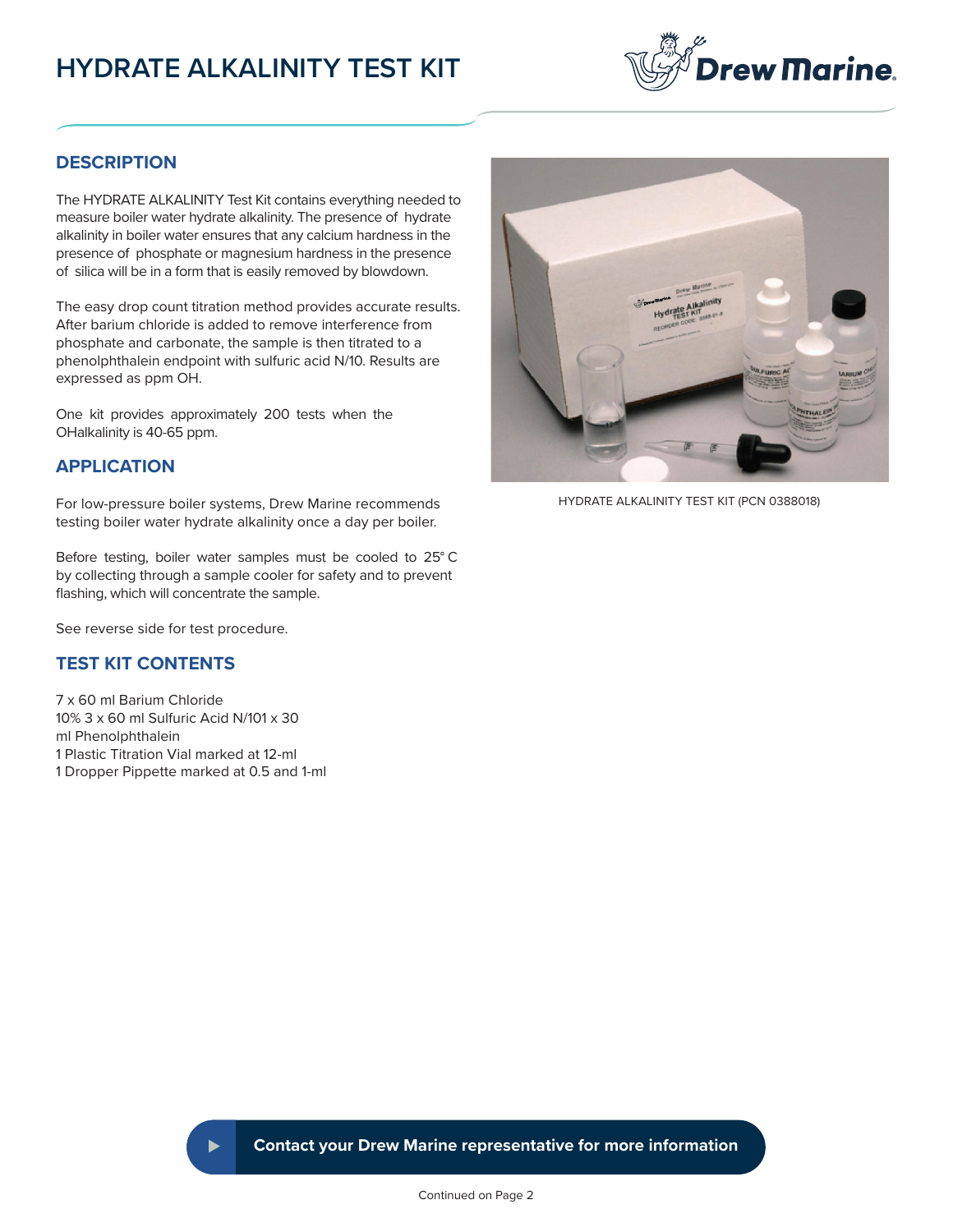

### **PROCEDURE**

1. Rinse and fill the plastic titration vial to the line (12-ml) with cooled boiler water sample (Step 1).

2. Pipette 2 ml of barium chloride 10% into the vial and swirl to mix (Step 2).

3. Add 2 drops of Phenolphthalein indicator and swirl. **IF THE SAMPLE DOES NOT TURN PINK**, the hydrate alkalinity level is zero. Record zero and adjust treatment dosage to increase hydrate alkalinity. **IF THE SAMPLE TURNS PINK**, counting the drops, add sulfuric acid until the sample is colorless (disregard the eventual reap-pearance of a pink color). Swirl the vial between drops (Step 3).

4. Calculate the hydrate alkalinity as follows: Number of drops of sulfuric acid  $x$  5 = ppm hydrate alkalinity as OH.

5. Record the hydrate alkalinity result and adjust treatment dosage as necessary.